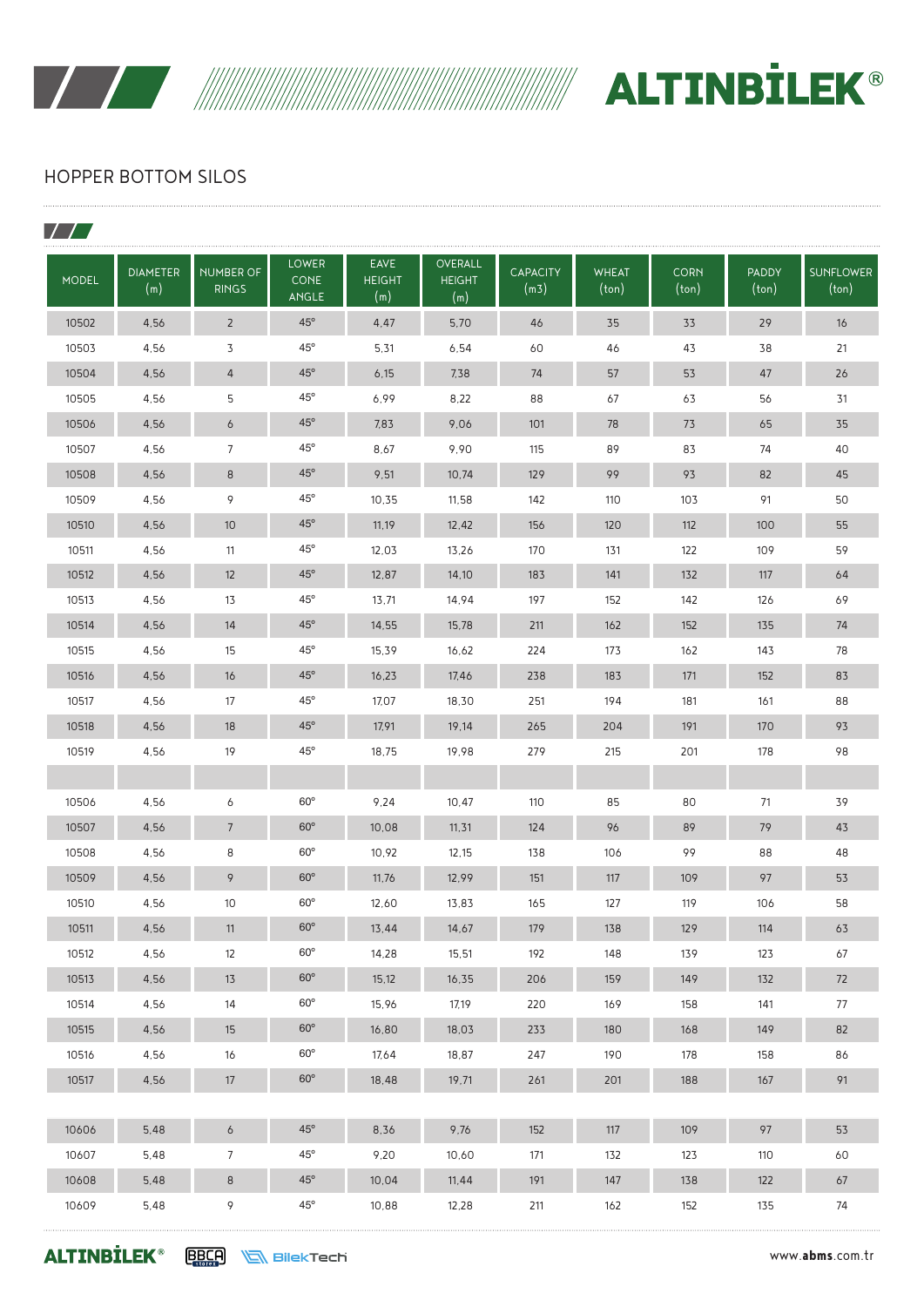

WANTEL ALTINBILEK®

# HOPPER BOTTOM SILOS

| <b>MODEL</b> | <b>DIAMETER</b><br>(m) | <b>NUMBER OF</b><br><b>RINGS</b> | <b>LOWER</b><br><b>CONE</b><br><b>ANGLE</b> | <b>EAVE</b><br><b>HEIGHT</b><br>(m) | OVERALL<br><b>HEIGHT</b><br>(m) | <b>CAPACITY</b><br>(m3) | <b>WHEAT</b><br>(ton) | <b>CORN</b><br>(ton) | <b>PADDY</b><br>(ton) | <b>SUNFLOWER</b><br>(ton) |
|--------------|------------------------|----------------------------------|---------------------------------------------|-------------------------------------|---------------------------------|-------------------------|-----------------------|----------------------|-----------------------|---------------------------|
| 10610        | 5,48                   | 10 <sup>°</sup>                  | $45^\circ$                                  | 11,72                               | 13,12                           | 230                     | 177                   | 166                  | 147                   | 81                        |
| 10611        | 5,48                   | 11                               | $45^{\circ}$                                | 12,56                               | 13,96                           | 250                     | 192                   | 180                  | 160                   | 87                        |
| 10612        | 5,48                   | 12                               | $45^\circ$                                  | 13,40                               | 14,80                           | 270                     | 208                   | 194                  | 173                   | 94                        |
| 10613        | 5,48                   | 13                               | $45^{\circ}$                                | 14,24                               | 15,64                           | 289                     | 223                   | 209                  | 185                   | 101                       |
| 10614        | 5,48                   | 14                               | $45^\circ$                                  | 15,08                               | 16,48                           | 309                     | 238                   | 223                  | 198                   | 108                       |
| 10615        | 5,48                   | 15                               | $45^\circ$                                  | 15,92                               | 17,32                           | 329                     | 253                   | 237                  | 210                   | 115                       |
| 10616        | 5,48                   | 16                               | $45^\circ$                                  | 16,76                               | 18,16                           | 348                     | 268                   | 251                  | 223                   | 122                       |
| 10617        | 5,48                   | 17                               | $45^{\circ}$                                | 17,60                               | 19,00                           | 368                     | 283                   | 265                  | 235                   | 129                       |
| 10618        | 5,48                   | 18                               | $45^\circ$                                  | 18,44                               | 19,84                           | 388                     | 298                   | 279                  | 248                   | 136                       |
| 10619        | 5,48                   | 19                               | $45^{\circ}$                                | 19,28                               | 20,68                           | 407                     | 314                   | 294                  | 261                   | 143                       |
| 10620        | 5,48                   | 20                               | $45^\circ$                                  | 20,12                               | 21,52                           | 427                     | 329                   | 308                  | 273                   | 149                       |
| 10621        | 5,48                   | 21                               | $45^{\circ}$                                | 20,84                               | 22,24                           | 447                     | 344                   | 322                  | 286                   | 156                       |
| 10622        | 5,48                   | 22                               | $45^{\circ}$                                | 21,68                               | 23,08                           | 466                     | 359                   | 336                  | 298                   | 163                       |
|              |                        |                                  |                                             |                                     |                                 |                         |                       |                      |                       |                           |
| 10606        | 5,48                   | 6                                | $60^\circ$                                  | 10,12                               | 11,52                           | 167                     | 129                   | 121                  | 107                   | 59                        |
| 10607        | 5,48                   | $\overline{7}$                   | $60^\circ$                                  | 10,96                               | 12,36                           | 187                     | 144                   | 135                  | 120                   | 65                        |
| 10608        | 5,48                   | 8                                | $60^\circ$                                  | 11,80                               | 13,20                           | 207                     | 159                   | 149                  | 132                   | 72                        |
| 10609        | 5,48                   | 9                                | $60^\circ$                                  | 12,64                               | 14,04                           | 226                     | 174                   | 163                  | 145                   | 79                        |
| 10610        | 5,48                   | 10                               | $60^\circ$                                  | 13,48                               | 14,88                           | 246                     | 189                   | 177                  | 157                   | 86                        |
| 10611        | 5,48                   | 11                               | $60^\circ$                                  | 14,32                               | 15,72                           | 266                     | 205                   | 192                  | 170                   | 93                        |
| 10612        | 5,48                   | 12                               | $60^\circ$                                  | 15,16                               | 16,56                           | 285                     | 220                   | 206                  | 183                   | 100                       |
| 10613        | 5,48                   | 13                               | $60^\circ$                                  | 16,00                               | 17,40                           | 305                     | 235                   | 220                  | 195                   | 107                       |
| 10614        | 5,48                   | 14                               | $60^\circ$                                  | 16,84                               | 18,24                           | 325                     | 250                   | 234                  | 208                   | 114                       |
| 10615        | 5,48                   | 15                               | $60^\circ$                                  | 17,68                               | 19,08                           | 344                     | 265                   | 248                  | 220                   | 121                       |
| 10616        | 5,48                   | 16                               | $60^\circ$                                  | 18,52                               | 19,92                           | 364                     | 280                   | 262                  | 233                   | 127                       |
| 10617        | 5,48                   | 17                               | $60^{\circ}$                                | 19,36                               | 20,76                           | 384                     | 295                   | 277                  | 246                   | 134                       |
| 10618        | 5,48                   | 18                               | $60^\circ$                                  | 20,20                               | 21,60                           | 403                     | 311                   | 291                  | 258                   | 141                       |
| 10619        | 5,48                   | 19                               | $60^{\circ}$                                | 21,04                               | 22,44                           | 423                     | 326                   | 305                  | 271                   | 148                       |
| 10620        | 5,48                   | 20                               | $60^\circ$                                  | 21,88                               | 23,28                           | 443                     | 341                   | 319                  | 283                   | 155                       |
| 10621        | 5,48                   | 21                               | $60^\mathrm{o}$                             | 22,50                               | 23,90                           | 462                     | 356                   | 333                  | 296                   | 162                       |
|              |                        |                                  |                                             |                                     |                                 |                         |                       |                      |                       |                           |
| 10706        | 6,39                   | 6                                | $45^{\circ}$                                | 8,85                                | 10,51                           | 214                     | 165                   | 154                  | 137                   | 75                        |
| 10707        | 6,39                   | $\overline{7}$                   | $45^{\circ}$                                | 9,69                                | 11,35                           | 241                     | 185                   | 173                  | 154                   | 84                        |
| 10708        | 6,39                   | 8                                | $45^{\circ}$                                | 10,53                               | 12,19                           | 267                     | 206                   | 193                  | 171                   | 94                        |
| 10709        | 6,39                   | 9                                | $45^{\circ}$                                | 11, 37                              | 13,03                           | 294                     | 227                   | 212                  | 188                   | 103                       |
| 10710        | 6,39                   | 10                               | $45^{\circ}$                                | 12,21                               | 13,87                           | 321                     | 247                   | 231                  | 205                   | 112                       |

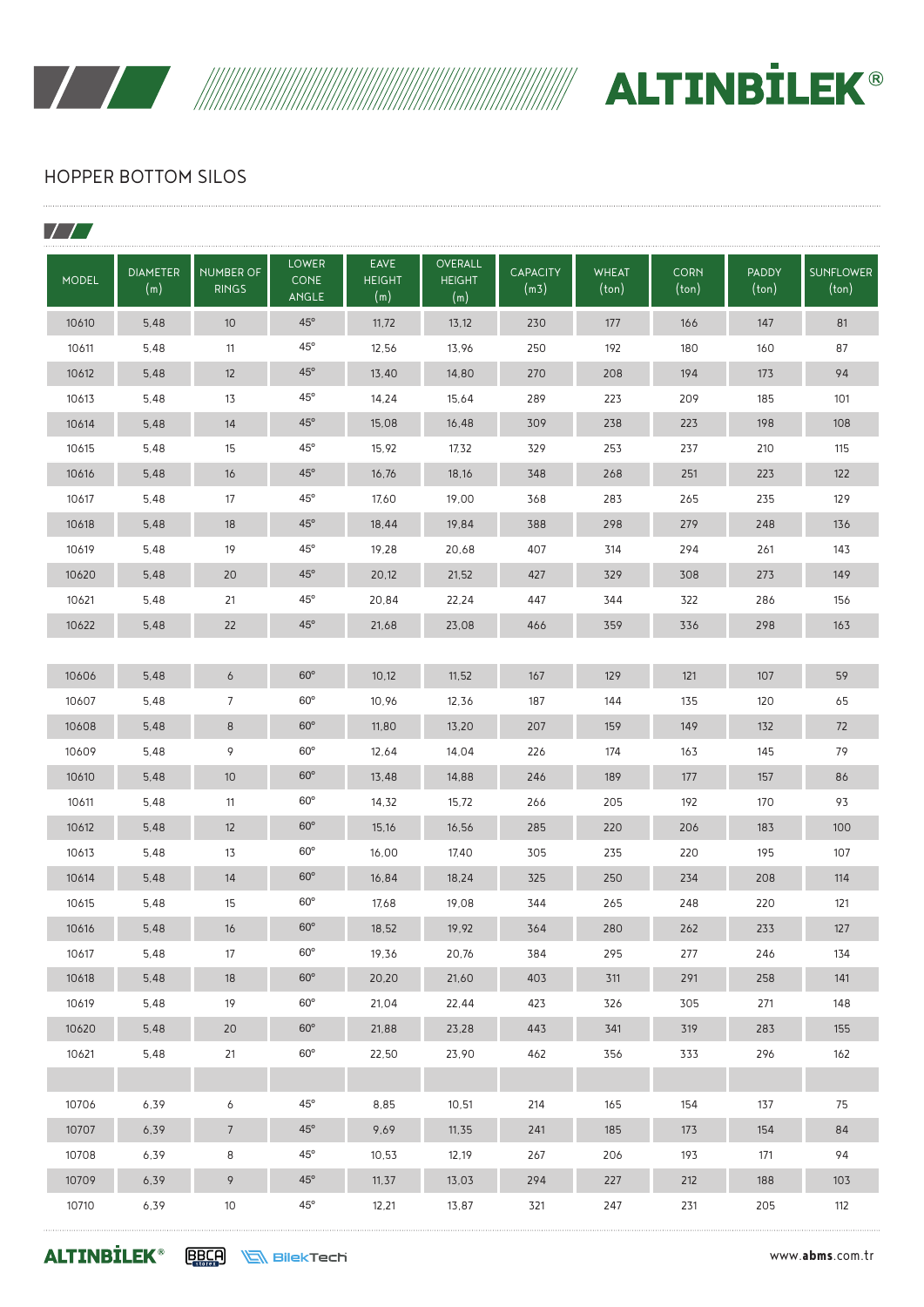

 $\overline{\phantom{a}}$ 

WANTEL ALTINBILEK®

# HOPPER BOTTOM SILOS

| <b>MODEL</b> | <b>DIAMETER</b><br>(m) | <b>NUMBER OF</b><br><b>RINGS</b> | <b>LOWER</b><br><b>CONE</b><br>ANGLE | <b>EAVE</b><br><b>HEIGHT</b><br>(m) | <b>OVERALL</b><br><b>HEIGHT</b><br>(m) | <b>CAPACITY</b><br>(m3) | <b>WHEAT</b><br>(ton) | <b>CORN</b><br>(ton) | <b>PADDY</b><br>$(\text{ton})$ | <b>SUNFLOWER</b><br>(ton) |
|--------------|------------------------|----------------------------------|--------------------------------------|-------------------------------------|----------------------------------------|-------------------------|-----------------------|----------------------|--------------------------------|---------------------------|
| 10711        | 6,39                   | 11                               | $45^\circ$                           | 13,05                               | 14,71                                  | 348                     | 268                   | 251                  | 223                            | 122                       |
| 10712        | 6,39                   | 12                               | $45^{\circ}$                         | 13,89                               | 15,55                                  | 375                     | 288                   | 270                  | 240                            | 131                       |
| 10713        | 6,39                   | 13                               | $45^\circ$                           | 14,73                               | 16,39                                  | 401                     | 309                   | 289                  | 257                            | 141                       |
| 10714        | 6.39                   | 14                               | $45^{\circ}$                         | 15,57                               | 17,23                                  | 428                     | 330                   | 309                  | 274                            | 150                       |
| 10715        | 6,39                   | 15                               | $45^\circ$                           | 16,41                               | 18,07                                  | 455                     | 350                   | 328                  | 291                            | 159                       |
| 10716        | 6,39                   | 16                               | $45^{\circ}$                         | 17,25                               | 18,91                                  | 482                     | 371                   | 347                  | 308                            | 169                       |
| 10717        | 6,39                   | 17                               | $45^\circ$                           | 18,09                               | 19,75                                  | 509                     | 392                   | 367                  | 326                            | 178                       |
| 10718        | 6,39                   | 18                               | $45^{\circ}$                         | 18,86                               | 20,52                                  | 535                     | 412                   | 386                  | 343                            | 187                       |
| 10719        | 6,39                   | 19                               | $45^\circ$                           | 19,70                               | 21,36                                  | 562                     | 433                   | 405                  | 360                            | 197                       |
| 10720        | 6,39                   | 20                               | $45^{\circ}$                         | 20,54                               | 22,20                                  | 589                     | 454                   | 425                  | 377                            | 206                       |
| 10721        | 6,39                   | 21                               | $45^\circ$                           | 21,38                               | 23,04                                  | 616                     | 474                   | 444                  | 394                            | 216                       |
| 10722        | 6,39                   | 22                               | $45^{\circ}$                         | 22,22                               | 23,88                                  | 643                     | 495                   | 463                  | 411                            | 225                       |
|              |                        |                                  |                                      |                                     |                                        |                         |                       |                      |                                |                           |
| 10706        | 6,39                   | 6                                | $60^\circ$                           | 11,00                               | 12,66                                  | 239                     | 184                   | 172                  | 153                            | 84                        |
| 10707        | 6,39                   | $\overline{7}$                   | $60^\circ$                           | 11,84                               | 13,50                                  | 266                     | 204                   | 191                  | 170                            | 93                        |
| 10708        | 6,39                   | 8                                | $60^\circ$                           | 12,68                               | 14,34                                  | 292                     | 225                   | 211                  | 187                            | 102                       |
| 10709        | 6,39                   | 9                                | $60^\circ$                           | 13,52                               | 15,18                                  | 319                     | 246                   | 230                  | 204                            | 112                       |
| 10710        | 6,39                   | 10                               | $60^\circ$                           | 14,36                               | 16,02                                  | 346                     | 266                   | 249                  | 221                            | 121                       |
| 10711        | 6,39                   | 11                               | $60^\circ$                           | 15,20                               | 16,86                                  | 373                     | 287                   | 269                  | 239                            | 130                       |
| 10712        | 6,39                   | 12                               | $60^{\circ}$                         | 16,04                               | 17,70                                  | 400                     | 308                   | 288                  | 256                            | 140                       |
| 10713        | 6,39                   | 13                               | $60^\circ$                           | 16,88                               | 18,54                                  | 426                     | 328                   | 307                  | 273                            | 149                       |
| 10714        | 6,39                   | 14                               | $60^\circ$                           | 17,72                               | 19,38                                  | 453                     | 349                   | 327                  | 290                            | 159                       |
| 10715        | 6,39                   | 15                               | $60^\circ$                           | 18,56                               | 20,22                                  | 480                     | 370                   | 346                  | 307                            | 168                       |
| 10716        | 6,39                   | 16                               | $60^\circ$                           | 19,40                               | 21,06                                  | 507                     | 390                   | 365                  | 324                            | 177                       |
| 10717        | 6,39                   | 17                               | $60^\mathrm{o}$                      | 20,24                               | 21,90                                  | 534                     | 411                   | 385                  | 342                            | 187                       |
| 10718        | 6,39                   | 18                               | $60^{\circ}$                         | 20,94                               | 22,60                                  | 560                     | 432                   | 404                  | 359                            | 196                       |
| 10719        | 6,39                   | 19                               | $60^\circ$                           | 21,78                               | 23,44                                  | 587                     | 452                   | 423                  | 376                            | 206                       |
| 10720        | 6,39                   | 20                               | $60^{\circ}$                         | 22,62                               | 24,28                                  | 614                     | 473                   | 443                  | 393                            | 215                       |
| 10721        | 6,39                   | 21                               | $60^\circ$                           | 23,46                               | 25,12                                  | 641                     | 493                   | 462                  | 410                            | 224                       |
| 10722        | 6,39                   | 22                               | $60^{\circ}$                         | 24,30                               | 25,96                                  | 668                     | 514                   | 481                  | 427                            | 234                       |
|              |                        |                                  |                                      |                                     |                                        |                         |                       |                      |                                |                           |
| 10806        | 7,3                    | 6                                | $45^{\circ}$                         | 9,32                                | 11,25                                  | 289                     | 223                   | 208                  | 185                            | 101                       |
| 10807        | 7,3                    | $7\overline{ }$                  | $45^{\rm o}$                         | 10,16                               | 12,09                                  | 324                     | 250                   | 234                  | 207                            | 113                       |
| 10808        | 7,3                    | 8                                | $45^{\circ}$                         | 11,00                               | 12,93                                  | 359                     | 277                   | 259                  | 230                            | 126                       |
| 10809        | 7,3                    | 9                                | $45^{\circ}$                         | 11,84                               | 13,77                                  | 394                     | 304                   | 284                  | 252                            | 138                       |
| 10810        | 7,3                    | $10$                             | $45^{\circ}$                         | 12,68                               | 14,61                                  | 429                     | 331                   | 309                  | 275                            | 150                       |

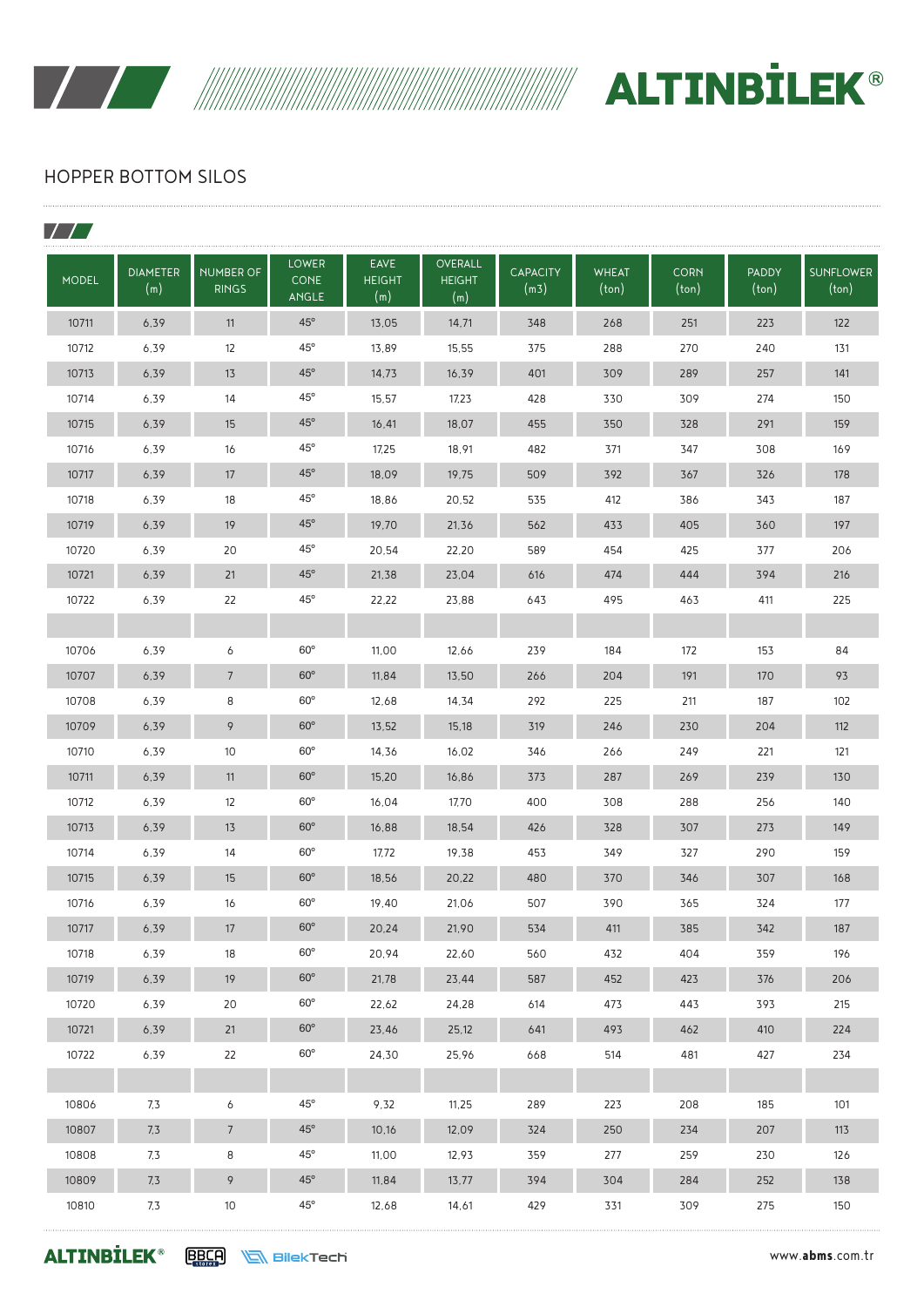

 $\overline{\phantom{a}}$ 

WANTEL ALTINBILEK®

## HOPPER BOTTOM SILOS

| <b>MODEL</b> | <b>DIAMETER</b><br>(m) | <b>NUMBER OF</b><br><b>RINGS</b> | <b>LOWER</b><br><b>CONE</b><br>ANGLE | <b>EAVE</b><br><b>HEIGHT</b><br>(m) | <b>OVERALL</b><br><b>HEIGHT</b><br>(m) | <b>CAPACITY</b><br>(m3) | <b>WHEAT</b><br>$(\text{ton})$ | <b>CORN</b><br>(ton) | <b>PADDY</b><br>(ton) | <b>SUNFLOWER</b><br>(ton) |
|--------------|------------------------|----------------------------------|--------------------------------------|-------------------------------------|----------------------------------------|-------------------------|--------------------------------|----------------------|-----------------------|---------------------------|
| 10811        | 7,3                    | 11                               | $45^{\circ}$                         | 13,52                               | 15,45                                  | 464                     | 357                            | 335                  | 297                   | 162                       |
| 10812        | 7,3                    | 12                               | $45^{\circ}$                         | 14,36                               | 16,29                                  | 499                     | 384                            | 360                  | 320                   | 175                       |
| 10813        | 7,3                    | 13                               | $45^\circ$                           | 15,20                               | 17,13                                  | 534                     | 411                            | 385                  | 342                   | 187                       |
| 10814        | 7,3                    | 14                               | $45^{\circ}$                         | 16,04                               | 17,97                                  | 569                     | 438                            | 411                  | 364                   | 199                       |
| 10815        | 7,3                    | 15                               | $45^\circ$                           | 16,76                               | 18,68                                  | 604                     | 465                            | 436                  | 387                   | 212                       |
| 10816        | 7,3                    | 16                               | $45^{\circ}$                         | 17,60                               | 19,52                                  | 639                     | 492                            | 461                  | 409                   | 224                       |
| 10817        | 7,3                    | 17                               | $45^\circ$                           | 18,44                               | 20,36                                  | 674                     | 519                            | 486                  | 432                   | 236                       |
| 10818        | 7,3                    | 18                               | $45^{\circ}$                         | 19,28                               | 21,20                                  | 709                     | 546                            | 512                  | 454                   | 248                       |
| 10819        | 7,3                    | 19                               | $45^{\circ}$                         | 20,12                               | 22,04                                  | 745                     | 573                            | 537                  | 476                   | 261                       |
| 10820        | 7,3                    | 20                               | $45^{\circ}$                         | 20,96                               | 22,88                                  | 780                     | 600                            | 562                  | 499                   | 273                       |
| 10821        | 7,3                    | 21                               | $45^\circ$                           | 21,80                               | 23,72                                  | 815                     | 627                            | 587                  | 521                   | 285                       |
| 10822        | 7,3                    | 22                               | $45^{\circ}$                         | 22,64                               | 24,56                                  | 850                     | 654                            | 613                  | 544                   | 297                       |
|              |                        |                                  |                                      |                                     |                                        |                         |                                |                      |                       |                           |
| 10906        | 8,21                   | 6                                | $40^{\circ}$                         | 9,17                                | 11,36                                  | 367                     | 282                            | 264                  | 235                   | 128                       |
| 10907        | 8,21                   | $\overline{7}$                   | $40^\circ$                           | 10,01                               | 12,20                                  | 411                     | 317                            | 296                  | 263                   | 144                       |
| 10908        | 8,21                   | 8                                | $40^{\circ}$                         | 10,85                               | 13,04                                  | 455                     | 351                            | 328                  | 291                   | 159                       |
| 10909        | 8,21                   | 9                                | $40^{\circ}$                         | 11,69                               | 13,88                                  | 500                     | 385                            | 360                  | 320                   | 175                       |
| 10910        | 8,21                   | 10                               | $40^{\circ}$                         | 12,53                               | 14,72                                  | 544                     | 419                            | 392                  | 348                   | 190                       |
| 10911        | 8,21                   | 11                               | $40^\circ$                           | 13,37                               | 15,56                                  | 588                     | 453                            | 424                  | 377                   | 206                       |
| 10912        | 8,21                   | 12                               | $40^{\circ}$                         | 14,21                               | 16,40                                  | 633                     | 487                            | 456                  | 405                   | 221                       |
| 10913        | 8,21                   | 13                               | $40^\circ$                           | 14,97                               | 17,16                                  | 677                     | 521                            | 488                  | 433                   | 237                       |
| 10914        | 8,21                   | 14                               | $40^{\circ}$                         | 15,81                               | 18,00                                  | 722                     | 556                            | 520                  | 462                   | 253                       |
| 10915        | 8,21                   | 15                               | $40^\circ$                           | 16,65                               | 18,84                                  | 766                     | 590                            | 552                  | 490                   | 268                       |
| 10916        | 8,21                   | 16                               | $40^{\circ}$                         | 17,49                               | 19,68                                  | 810                     | 624                            | 584                  | 519                   | 284                       |
| 10917        | 8,21                   | 17                               | $40^{\rm o}$                         | 18,33                               | 20,52                                  | 855                     | 658                            | 616                  | 547                   | 299                       |
| 10918        | 8,21                   | 18                               | $40^{\circ}$                         | 19,17                               | 21,36                                  | 899                     | 692                            | 648                  | 575                   | 315                       |
| 10919        | 8,21                   | 19                               | $40^{\circ}$                         | 20,01                               | 22,20                                  | 943                     | 726                            | 680                  | 604                   | 330                       |
| 10920        | 8,21                   | 20                               | $40^{\circ}$                         | 20,85                               | 23,04                                  | 988                     | 760                            | 712                  | 632                   | 346                       |
| 10921        | 8,21                   | 21                               | $40^{\circ}$                         | 21,69                               | 23,88                                  | 1.032                   | 795                            | 744                  | 660                   | 361                       |
| 10922        | 8,21                   | 22                               | $40^{\circ}$                         | 22,53                               | 24,72                                  | 1.076                   | 829                            | 776                  | 689                   | 377                       |
|              |                        |                                  |                                      |                                     |                                        |                         |                                |                      |                       |                           |
| 11006        | 9,13                   | 6                                | $40^{\circ}$                         | 9,42                                | 11,88                                  | 466                     | 359                            | 336                  | 299                   | 163                       |
| 11007        | 9,13                   | $7\overline{ }$                  | $40^{\circ}$                         | 10,26                               | 12,72                                  | 521                     | 401                            | 376                  | 334                   | 182                       |
| 11008        | 9,13                   | 8                                | $40^{\circ}$                         | 11,10                               | 13,56                                  | 576                     | 444                            | 415                  | 369                   | 202                       |
| 11009        | 9,13                   | 9                                | $40^{\circ}$                         | 11,94                               | 14,40                                  | 631                     | 486                            | 455                  | 404                   | 221                       |
| 11010        | 9,13                   | 10                               | $40^{\rm o}$                         | 12,78                               | 15,24                                  | 686                     | 528                            | 494                  | 439                   | 240                       |